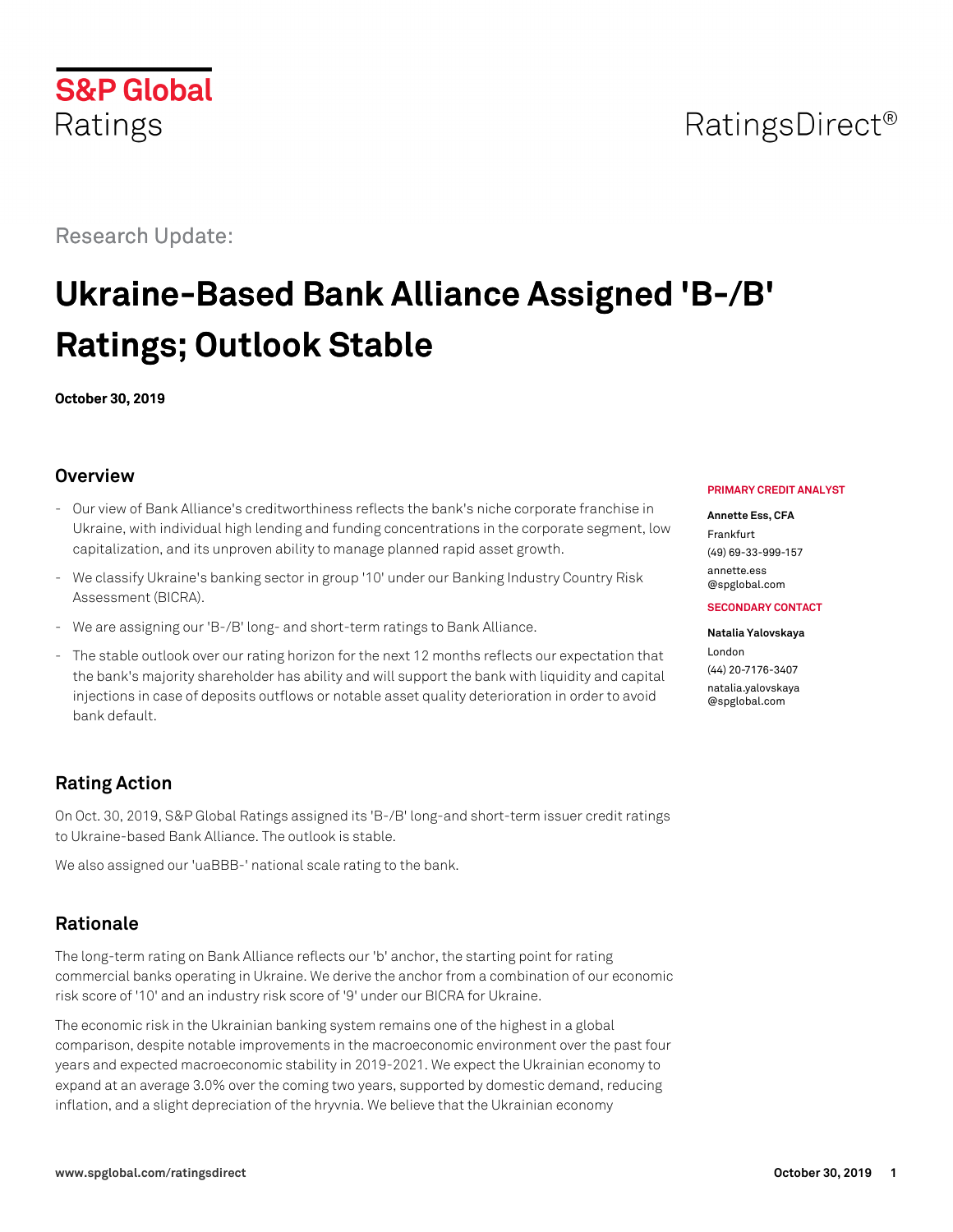#### **Research Update: Ukraine-Based Bank Alliance Assigned 'B-/B' Ratings; Outlook Stable**

continues to be in a prolonged correction phase, but its impact on the banking system has subsided thanks to normalized credit costs. We view extremely high credit risk as a key weakness for the banking system. The system's reported nonperforming loans (NPLs; loans over 90 days overdue) stand at about 52%, mainly reflecting very weak assets quality at state-owned banks, high related-party lending, substantial share of loans in foreign currency, and still-pending mechanisms for orderly NPL resolution.

We think that the industry risk for banks in Ukraine has reduced but still remains very high in global terms. We believe that banking regulation and supervision have materially strengthened over the past four years under the management of new governors of the National Bank of Ukraine (NBU). The NBU is striving to preserve its independence and harmonize the regulatory framework with the EU standards, and it demonstrated predictability and consistency of regulatory actions. Although the banking system has been substantially cleaned up of weaker banks, a high share of state-owned banks and, although not our base case, possible unfavorable court decisions regarding Privatbank's nationalization is tipping the system's stability. The funding profile of the banking system is stable with expected core customer deposits to net loans remaining well in excess of 100% supported by healthy growth in deposits and net banking sector external debt close to zero.

We view Bank Alliance's franchise in the Ukrainian banking system as small and evolving and dependent on the reputation of its majority shareholder Mr. Alexander Sosis and his willingness to support the bank with capital and liquidity injections in case of unfavorable developments. We consider that the bank's ability to manage its rapid growth and restrain its risk appetite is still untested.

We expect Bank Alliance to remain a niche player focusing on small and midsize enterprise (SME) business in the next 12 months and to continue its rapid growth, however from a very low base. With assets of Ukrainian hryvna (UAH) 2,912 million (about \$122 million) and off-balance-sheet commitments of about UAH2,500 million as of Sept. 30, 2019, the bank ranked No. 31 in the Ukrainian banking sector by assets among 76 registered banks, and it holds 0.2% of the market.

We expect Bank Alliance's capitalization, as measured by our risk-adjusted capital (RAC) ratio, to weaken to about 3.6%-3.7% by year-end 2021 from 4.5% at year-end 2018 due to planned rapid balance sheet growth and uncertain equity capital injections. In our base-case forecast for 2019-2021, our RAC ratio is based on our assumptions that:

- Loans and off-balance-sheet credit equivalents will grow to UAH4 billion each by year-end 2021;
- The bank will receive a capital injection of UAH60 million in fourth-quarter 2019;
- The net interest margin will decrease to about 6.0-6.5%;
- Cost of risk will stand at about 2.5%;
- The bank will report ROA of about 2.5%-3.5%; and
- Full earnings retention.

In our view, the bank has a low margin over minimum regulatory requirements for capital adequacy. Its total capital adequacy ratio was 11.1% above the minimum of 10.0% and its Tier 1 ratio was 8.4% above the minimum of 7% as of Sept. 30, 2019.

We believe that the bank's ability to manage rapid growth in loans and off-balance-sheet credit exposures and to create an adequate risk management framework will largely determine its asset quality in the future. Currently the bank has very low NPLs, reflecting limited operations before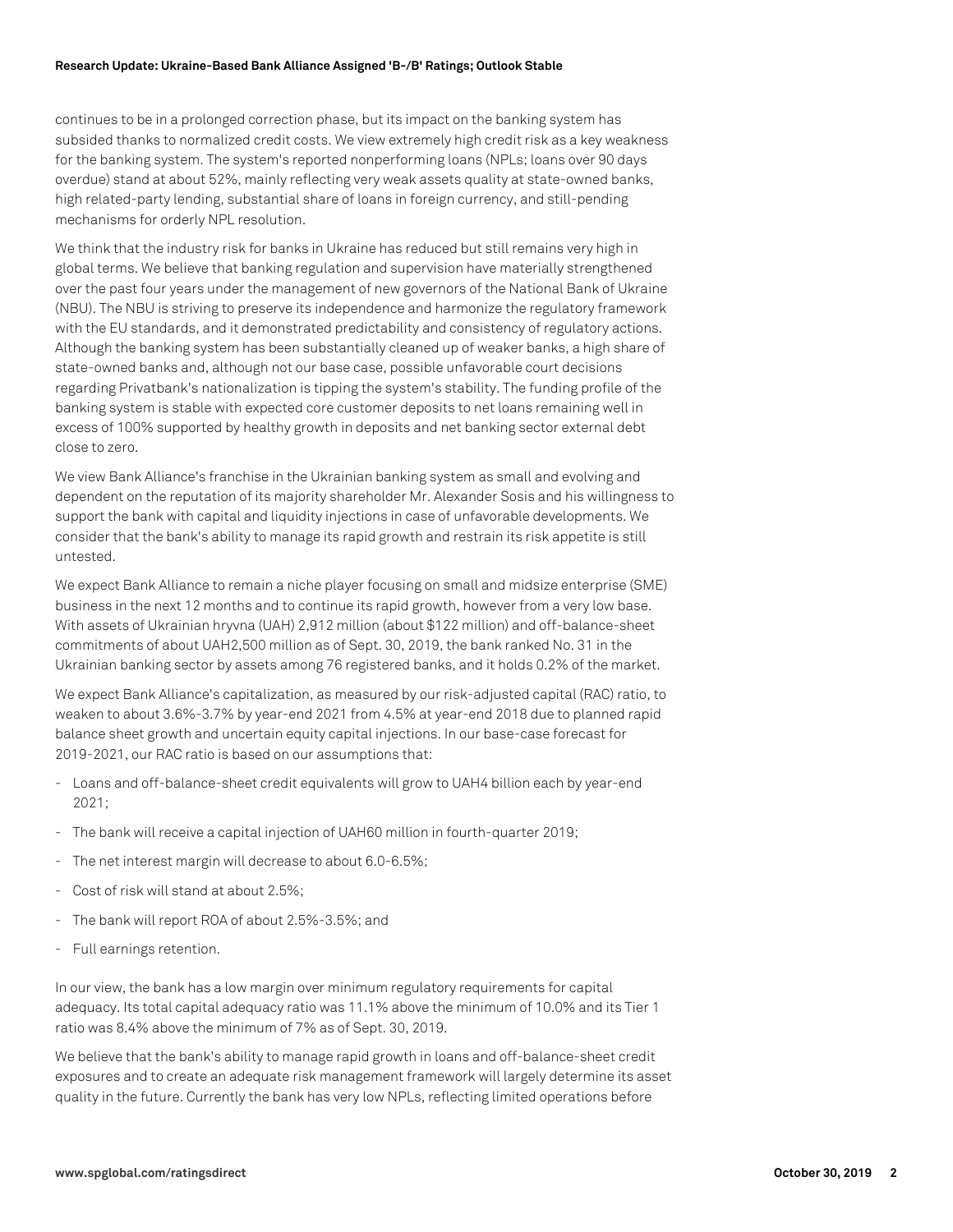#### 2017.

The loan portfolio is concentrated in wholesale trading companies, mainly trading chemicals, gas and consumer goods, as well as transport (airlines) and agricultural companies. The top 20 loans accounted for 59% of total loans and 3.0x total adjusted capital at mid-2019, which is in line with peers. Bank's asset quality can worsen rapidly if a few of its large loans become NPLs. A mitigating factor for prospective asset quality is short loan tenor--74% of loans had remaining term under one year. Also, 31% of its FX loans are given predominantly to companies with FX revenues. An additional credit risk is sizable business of providing guarantees and credit lines (about UAH2.5 billion) as of Sept. 30, 2019. NPLs in credit and off-balance-sheet portfolios were below 1% as of Sept. 30, 3019.

High corporate deposit concentrations represent a source of risk for unexpected deposits withdrawals, which largely depend on owner's reputation. Bank Alliance is exclusively funded by customer deposits, of which corporate deposits accounted for 67% at mid-2019 and retail deposits for the rest. The 20 largest depositors accounted for 46% of total deposits, while the top 3 depositors for 25% of total deposits as of Sept. 30, 2019.

We expect the main shareholder to support the bank with additional liquidity injections in the event of sizable deposits outflows. Cash and its equivalents accounted for 18% and Ukraine government securities (which can be repoed) for an additional 5% at Sept. 30, 2019. We estimate that broad liquid assets covered total customer deposits by 29% at Sept. 30, 2019. Cash and cash equivalents covered current accounts by about 50% on Sept. 1, 2019.

### **Outlook**

The stable outlook reflects our expectation that, over the next 12 months, the majority shareholder will support Bank Alliance through liquidity and capital injections in case of deposits outflows and/or notable asset quality deterioration in order to avoid bank default.

#### **Upside scenario**

A positive rating action on Bank Alliance in the coming 12 months is unlikely because we do not envision material improvements to the bank's business position and capitalization within the outlook horizon.

#### **Downside scenario**

A negative rating action could follow if Bank Alliance's capitalization and asset quality weakened significantly below our base-case assumptions over the next 12 months because profit generation and/or capital injections lag balance sheet expansion and/or asset quality of largest exposures rapidly deteriorates and the bank's shareholder does not show sufficient support to the bank.

## **BICRA Score Snapshot**

#### **BICRA\*: Ukraine**

| <b>BICRA</b> Group |  |
|--------------------|--|
| Economic risk      |  |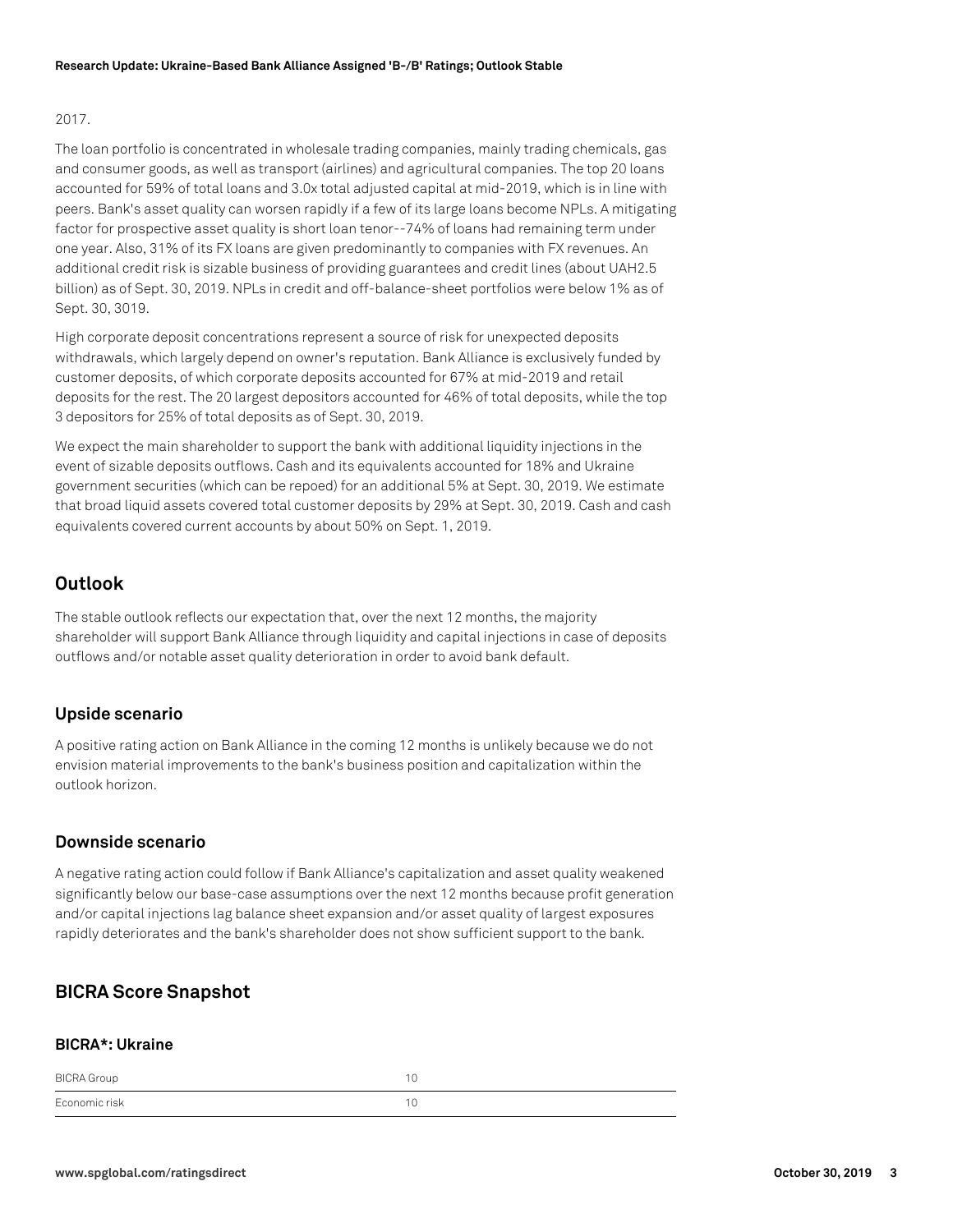#### **BICRA\*: Ukraine (cont.)**

| Economic resilience        | Very high risk      |
|----------------------------|---------------------|
| Economic imbalances        | Very high risk      |
| Credit risk in the economy | Extremely high risk |
| Industry risk              | 9                   |
| Institutional framework    | Very high risk      |
| Competitive dynamics       | Very high risk      |
| Systemwide funding         | Very high risk      |
| <b>Trends</b>              |                     |
| Economic risk trend        | Stable              |
| Industry risk trend        | Stable              |

\*Banking Industry Country Risk Assessment (BICRA) economic risk and industry risk scores are on a scale from 1 (lowest risk) to 10 (highest risk). For more details on our BICRA scores on banking industries across the globe, please see "Banking Industry Country Risk Assessment Update," published monthly on RatingsDirect.

#### **Related Criteria**

- General Criteria: Methodology For National And Regional Scale Credit Ratings, June 25, 2018
- Criteria | Financial Institutions | General: Risk-Adjusted Capital Framework Methodology, July 20, 2017
- General Criteria: Methodology For Linking Long-Term And Short-Term Ratings, April 7, 2017
- Criteria | Financial Institutions | Banks: Quantitative Metrics For Rating Banks Globally: Methodology And Assumptions, July 17, 2013
- General Criteria: Criteria For Assigning 'CCC+', 'CCC', 'CCC-', And 'CC' Ratings, Oct. 1, 2012
- Criteria | Financial Institutions | Banks: Banking Industry Country Risk Assessment Methodology And Assumptions, Nov. 9, 2011
- Criteria | Financial Institutions | Banks: Banks: Rating Methodology And Assumptions, Nov. 9, 2011
- General Criteria: Use Of CreditWatch And Outlooks, Sept. 14, 2009

### **Ratings List**

#### **New Rating**

#### **JSC Bank Alliance**

| <b>Issuer Credit Rating</b>         | B-/Stable/B |
|-------------------------------------|-------------|
| Ukraine National Scale uaBBB-/--/-- |             |

Certain terms used in this report, particularly certain adjectives used to express our view on rating relevant factors, have specific meanings ascribed to them in our criteria, and should therefore be read in conjunction with such criteria. Please see Ratings Criteria at www.standardandpoors.com for further information. Complete ratings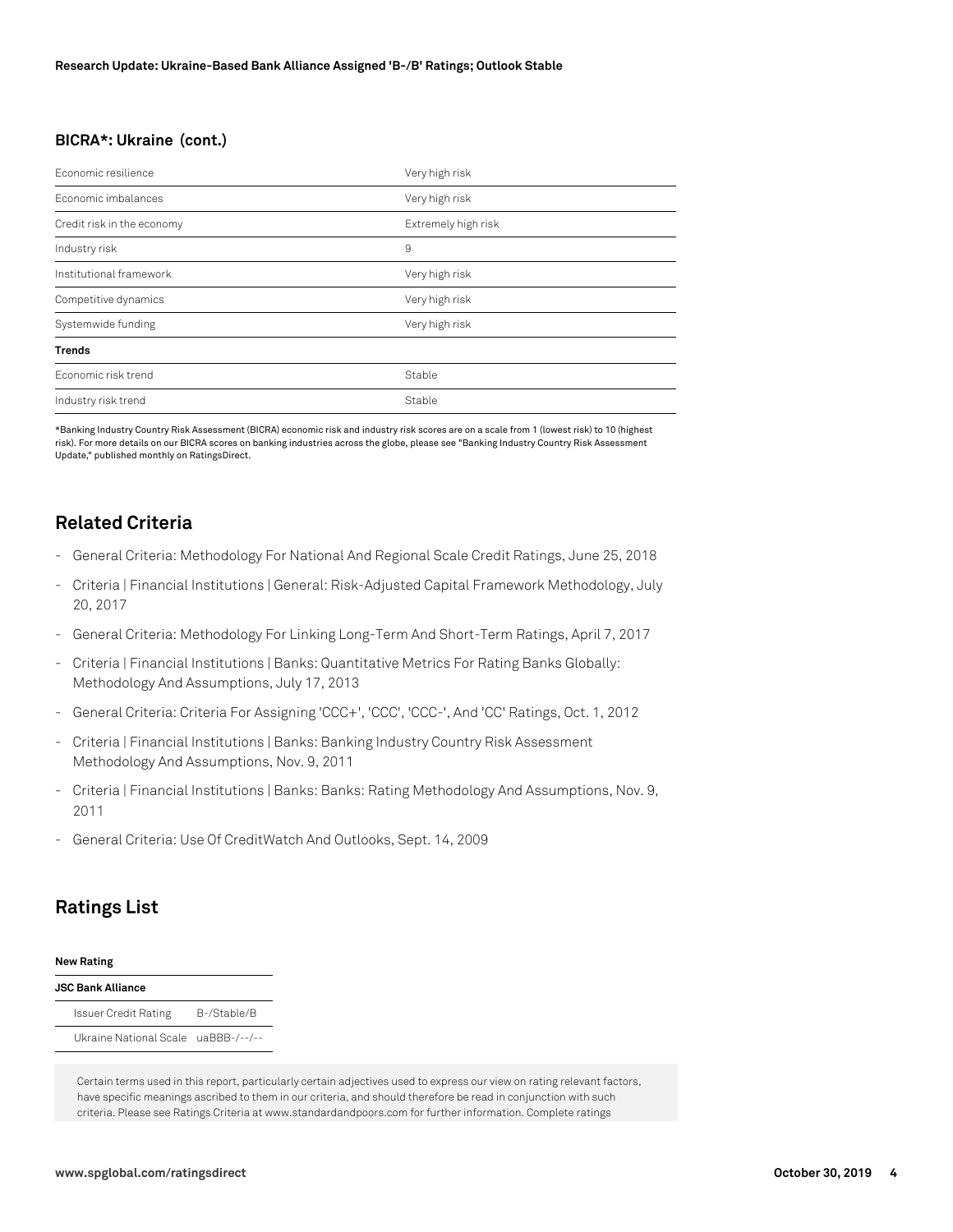#### **Research Update: Ukraine-Based Bank Alliance Assigned 'B-/B' Ratings; Outlook Stable**

information is available to subscribers of RatingsDirect at www.capitaliq.com. All ratings affected by this rating action can be found on S&P Global Ratings' public website at www.standardandpoors.com. Use the Ratings search box located in the left column. Alternatively, call one of the following S&P Global Ratings numbers: Client Support Europe (44) 20-7176-7176; London Press Office (44) 20-7176-3605; Paris (33) 1-4420-6708; Frankfurt (49) 69-33-999-225; Stockholm (46) 8-440-5914; or Moscow 7 (495) 783-4009.